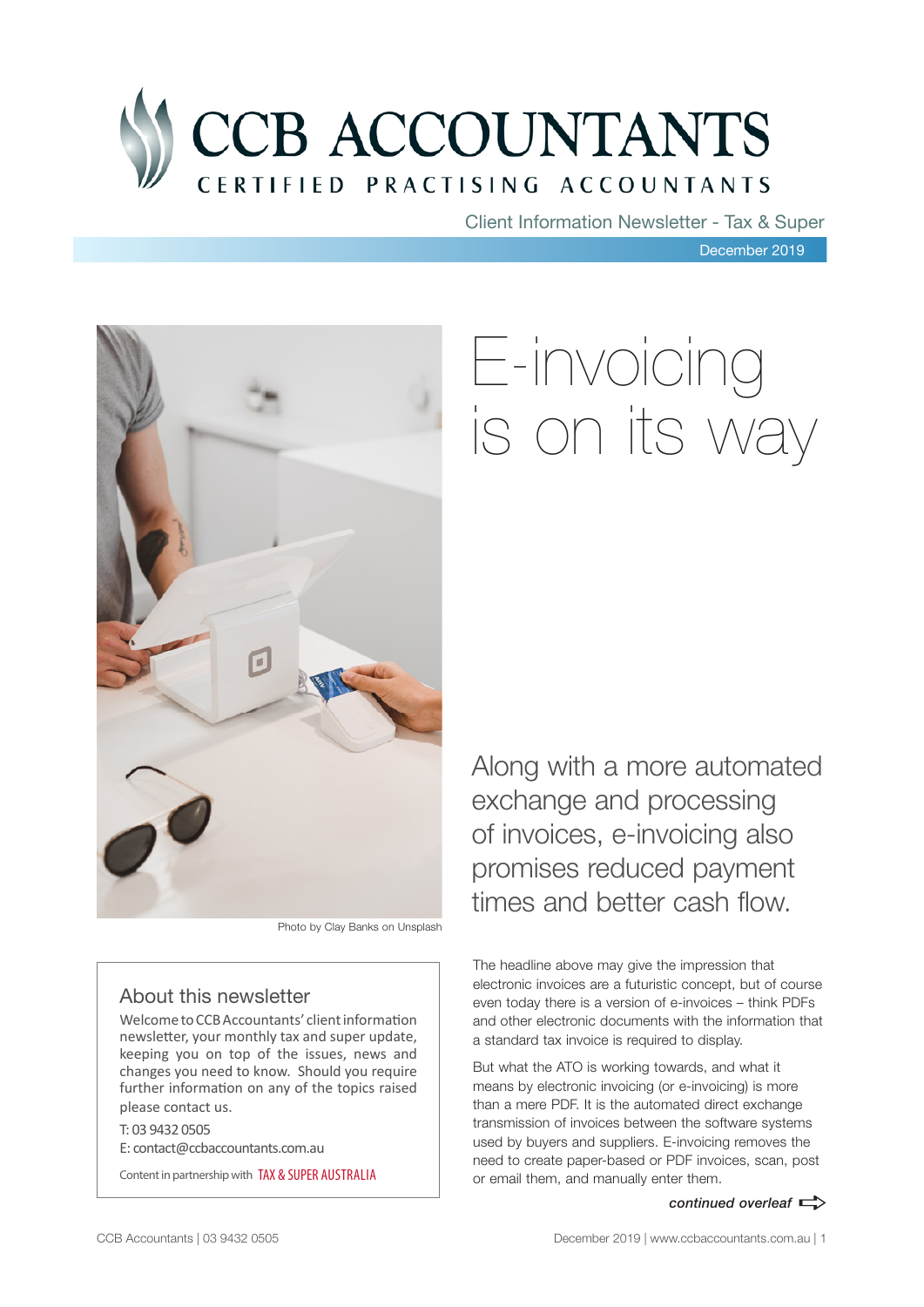#### E-invoicing is on its way *continued*

E-invoicing is an automated process of submitting and processing an invoice in a digital format, integrating the supplier's accounts payable solution with the seller's accounts receivable solution. This process often includes validation of invoice information, acknowledgement of receipts and some specific business rules.

E-invoices can be sent directly to a customer's software if both systems are using the same standards, even if the buyer and supplier are using different software. For Australian use, the ATO is working with the local software industry to use what is known as the Pan-European Public Procurement On-Line (PEPPOL) standard, which is internationally established and is a proven approach used in over 32 countries to foster international trade.

E-invoices are received directly into the business's financial systems, minimising the risk of fake or compromised invoices. E-invoices are sent between the sender and receivers chosen service providers and software. The invoice doesn't transmit via the ATO's systems.

#### What the ATO says about it

The ATO says that e-invoicing is more than a discretionary choice, but is rather a necessity, especially given that Australian small businesses are collectively owed \$26 billion in unpaid invoices at any given time. Of all late payments, the ATO says that over 20% are due to errors on invoices, and of those more than 20% are due to the invoice being sent to the wrong recipient following manual data entry.

With more than 1.2 billion invoices exchanged in Australia annually, the ATO has estimated that savings to the economy from a better and more efficient invoicing system would be around \$28 billion over 10 years.

While e-invoicing brings efficiencies through simplifying and automating the exchange and processing of invoices, the biggest benefits to business are expected to be reduced payment times and improved business cash flow.  $\blacksquare$ 

#### What you can do to get your business ready for e-invoicing

- ⊠ Contact your software provider to see if you are digitally ready and if they plan to offer e-invoicing.
- $\boxtimes$  Ask your software provider about how they will offer e-invoicing and what you need to do. For example, you may need an update to your existing software, or add an additional service.
- $\boxtimes$  Find out what support they will offer you in making the transition.

This information has been prepared without taking into account your objectives, financial situation or needs. Because of this, you should, before acting on this information, consider its appropriateness, having regard to your objectives, financial situation or needs.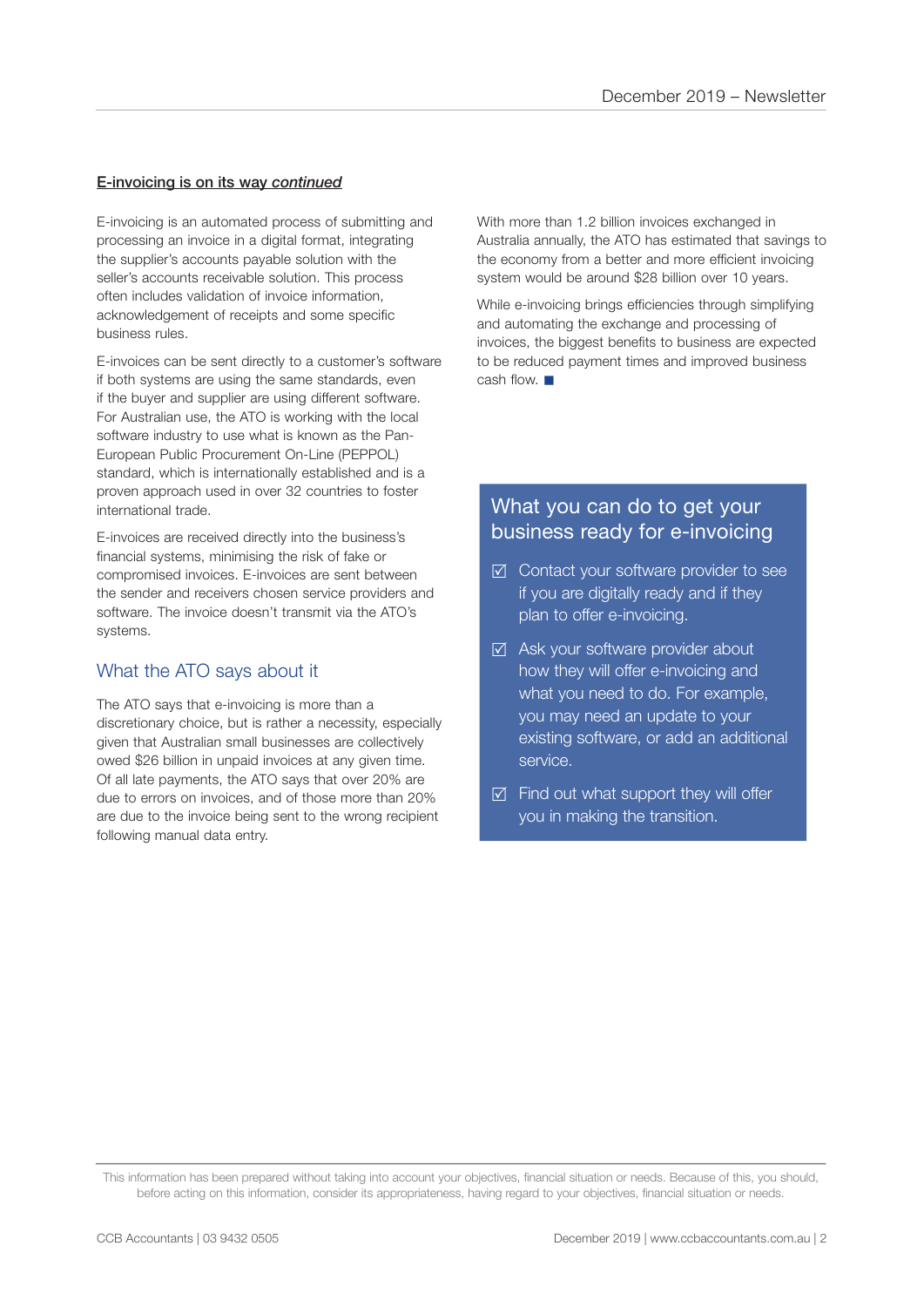## Personal services income explained



The personal services income (PSI) rules apply to income that is earned mainly from the personal efforts or skills of a person. It does not matter whether the income is earned by the individual in their own name or through an entity such as a business. The rules do not apply to income earned from being an employee.

#### A BUSINESS STRUCTURE

This can be a confusing concept. It does not mean that you conduct a business through an entity such as a company or a trust.

The term "business structure" is used to define a business (operated through any structure) that is large enough for it to be concluded that the income of the business is not being earned from the individuals in the business. Rather, the income is being earned by the "business structure". This can still apply to quite small businesses.

#### THE TESTS

#### The results test

This is an important test. If you pass the test, the PSI rules do not apply to you. An individual passes the results test if in relation to at least 75% of the individual's PSI:

- 1. it is for producing a result, and
- 2. the individual is required to supply the equipment or tools of trade needed to perform the work, and
- 3. the individual is liable for rectifying any defect in the work.

#### Unrelated clients test

This test is passed if:

- 1. the PSI is gained from providing services to two or more entities that are not associates, and
- 2. the work has been gained by making invitations to the public or a section of the public.

Photo by Element5 Digital on Unsplash

#### Employment test

Broadly, this test is passed if:

- 1. one or more entities are engaged (other than associates) to perform work, and
- 2. those entities perform at least 20% by market value of the principal work. The test is also passed if an apprentice is engaged for at least half the income year.

#### Business premises test

Broadly, this test is passed if business premises are maintained:

- 1. at which the PSI is mainly gained, and
- 2. of which there is exclusive use, and
- 3. that are physically separate from premises the individual or associate uses for private purposes, and
- 4. are physically separate from premises of customers or associates of customers.

#### PERSONAL SERVICES DETERMINATION

The ATO can give you a ruling that the PSI rules don't apply to you in certain circumstances. For example, there could be "one-off" changes in your circumstances that cause you to fail the PSI tests. You can apply to have the PSI rules ignored by the ATO. If the ATO rules in your favour, this is called a "personal services determination".

See the following page for a Personal Services Income flowchart.  $\Rightarrow$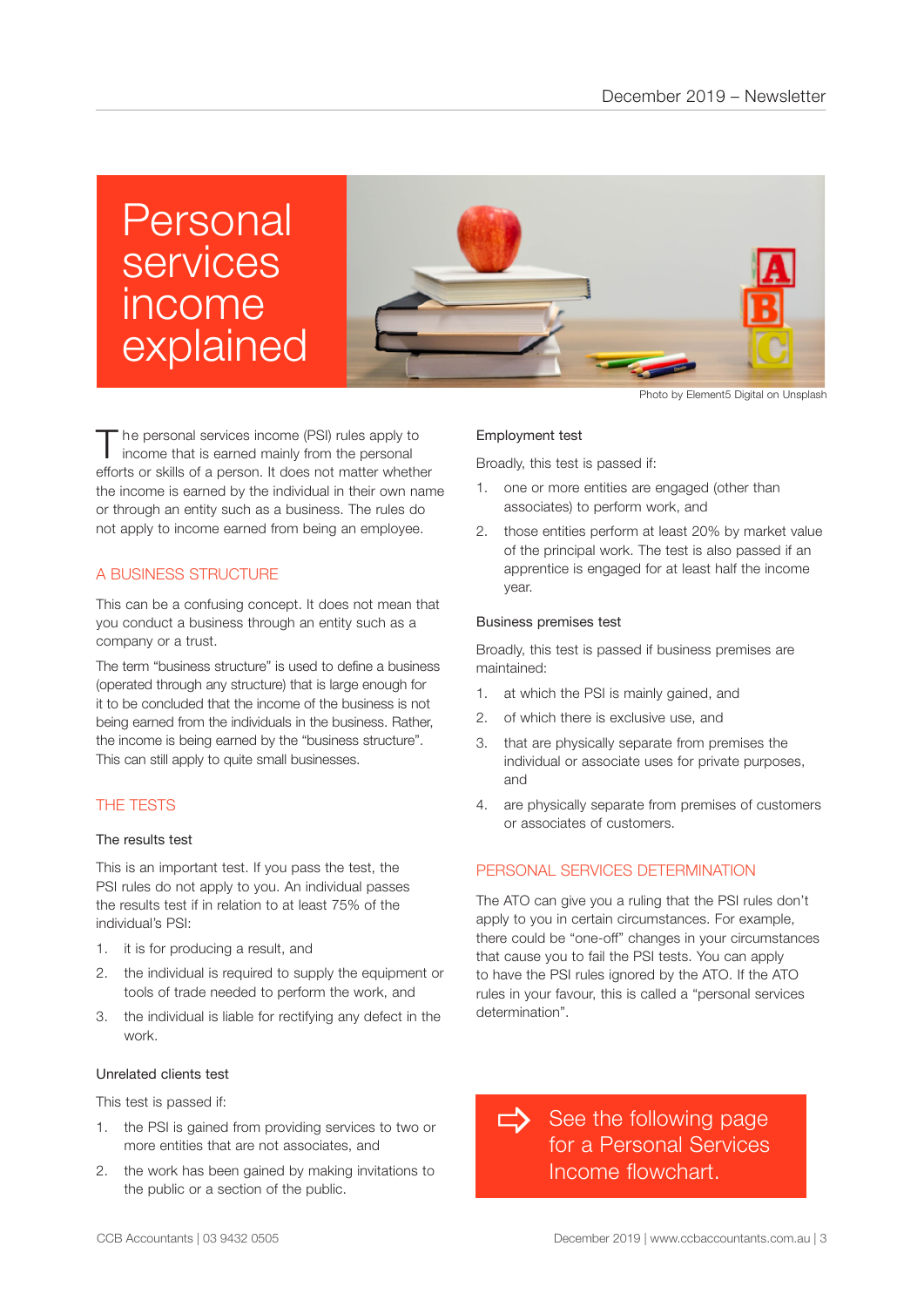

### Personal Services Income flowchart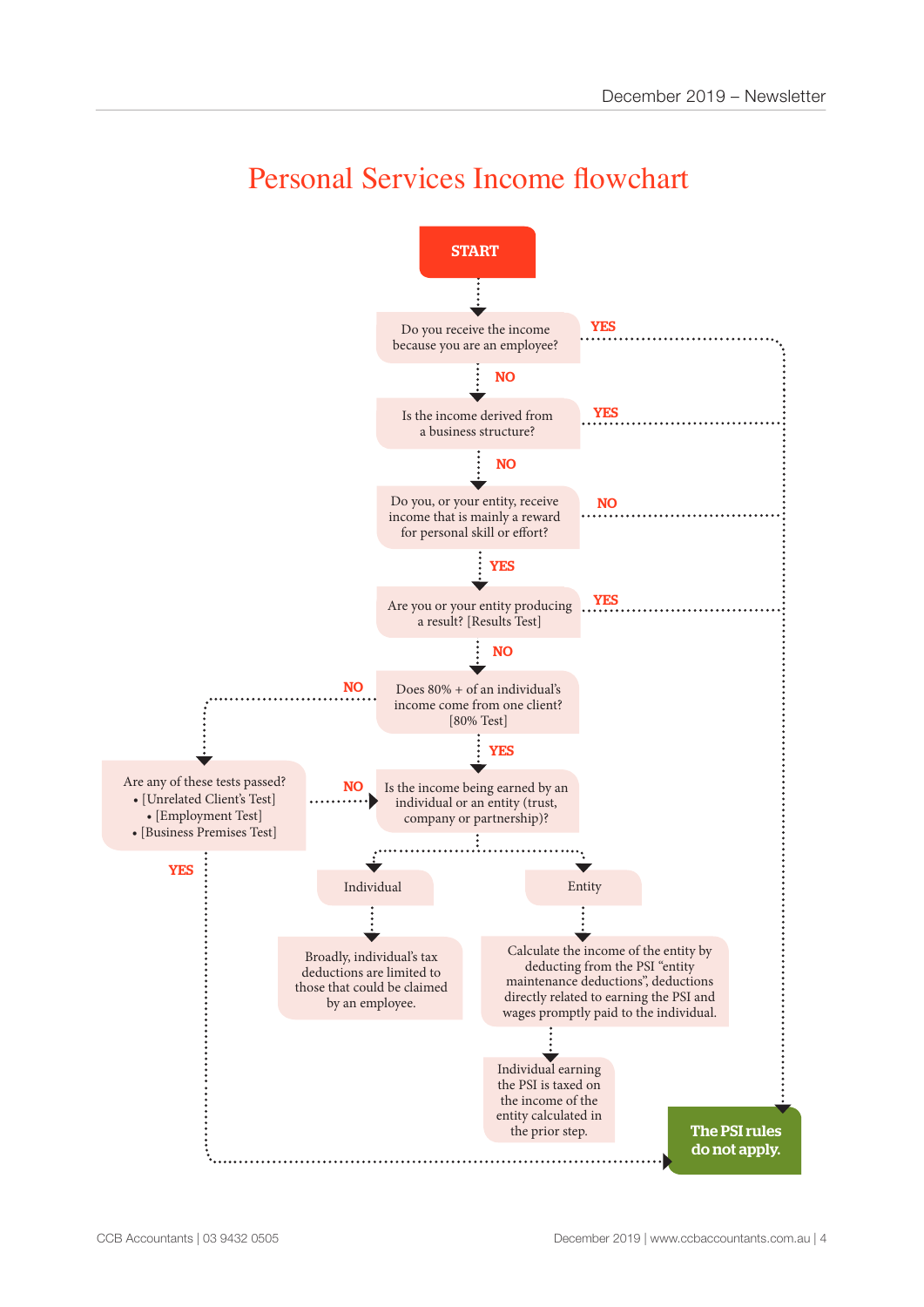

Photo by Ashley Batz on Unsplash

### CGT CONCESSIONS: Does your business qualify?

Wondering if you're eligible to claim the small business CGT concessions can be settled by answering a few basic questions.

In addition to the capital gains tax (CGT) exemptions and rollovers available more widely, there are four additional concessions that allow a small business to disregard or defer some or all of a capital gain from an active asset used in the business:

- 50% active asset reduction where you can reduce the capital gain on an active asset by 50% (in addition to the general 50% discount if you've owned it for 12 months or more, except for companies).
- Retirement exemption capital gains from the sale of active assets are exempt up to a lifetime limit of \$500,000. If you're under 55, the exempt amount must be paid into a complying super fund or a retirement savings account.
- 15-year exemption if your business has continuously owned an active asset for 15 years and you're aged 55 or over and are retiring or permanently incapacitated, you won't have an assessable capital gain when you sell the asset.

■ Rollover – if you sell an "active" asset, you can defer all or part of a capital gain for two years, or for longer if you acquire a replacement asset or incur expenditure on making capital improvements to an existing asset.

#### The threshold tests

These concessions are available when you dispose of an active asset and any of the following apply:

- you're a small business with an aggregated annual turnover of less than \$2 million
- your asset was used in a closely connected small business
- you have net assets of no more than \$6 million (excluding personal use assets such as your home, to the extent that it has not been used to produce income).

*continued overleaf*  $\Rightarrow$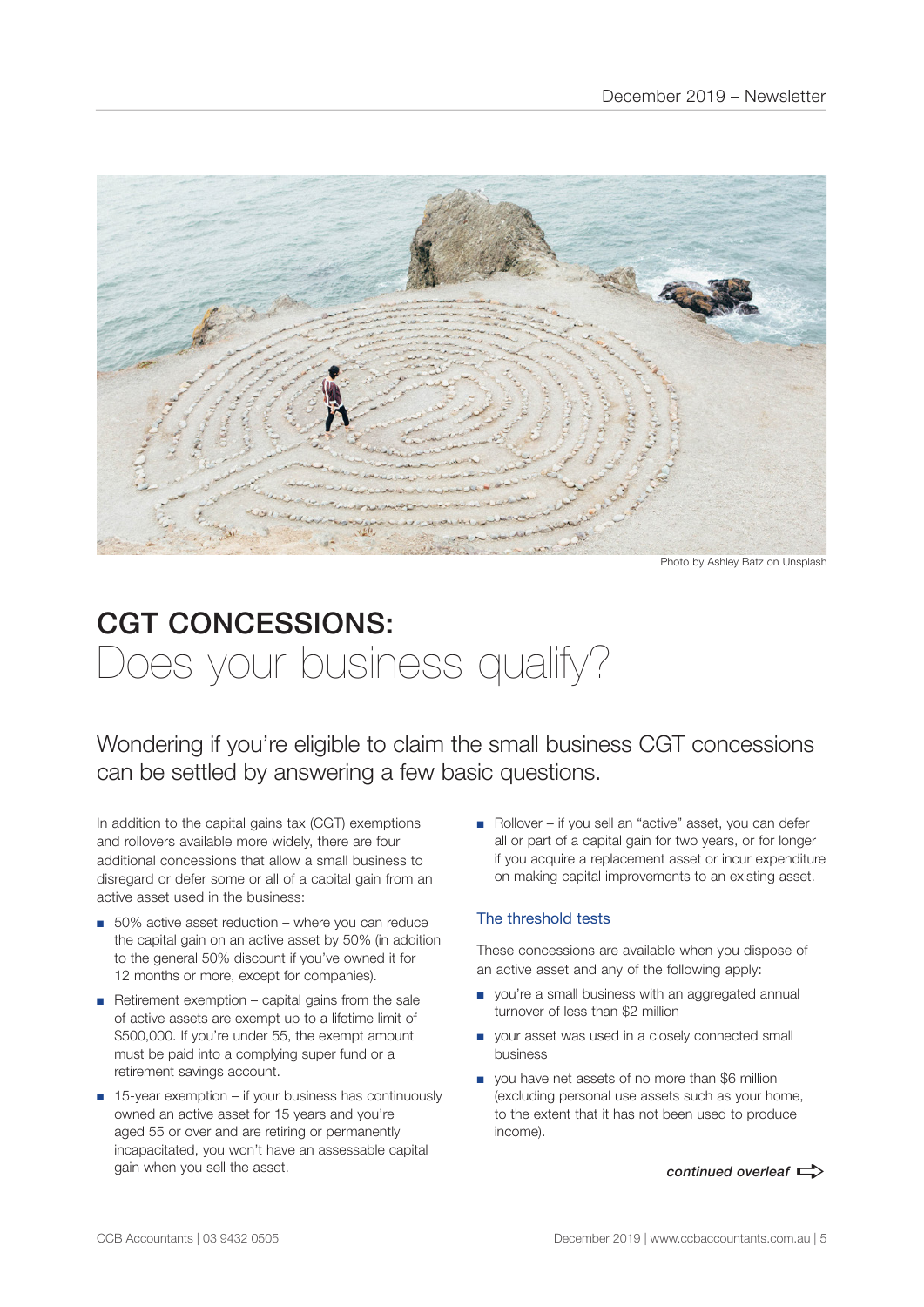#### CGT concessions: Does your business qualify? *continued*

#### To start with, answer these questions

Many aspects of applying the CGT small business concessions can still create confusion for many small business owners – especially as no taxpayer needs to deal with them on a regular basis. They can be, as someone once put it, like taking a trek through the bush and never being able to find the same path twice.

There are however a small set of basic questions that should always be asked in order to get your bearings right from the start, and which should then enable us to help you to navigate the complex and intricate paths of the concessions more easily.

These questions are:

- what is the asset on which a capital gain has accrued?
- who owns the asset on which the capital gain is made?
- what is the "CGT event" (see box below) involved?

Why the above three questions? It is important to have these basics answered in the first place so that the sometimes unforeseen complexities of this key, and at times lucrative, area of small business tax concessions can be better applied.

#### Asset on which a capital gain has accrued

To start with, let's look at the first — what is the asset on which a capital gain has accrued? This is important because:

- the asset must be an "active asset" to be eligible for the CGT small business concessions (which usually means that it must be used, or held ready for use, in the course of carrying on the business);
- an active asset can include shares and trust interests where specific conditions are met; and

### $\bf \hat{j}$ ) WHAT IS A CGT EVENT?

A CGT event, simply put, is a defined transaction that may result in a capital gain or loss — the simplest such transaction is selling an asset, but there is also shares becoming worthless if a company fails, for example, or the creation of contractual rights, and more.

■ certain CGT assets are not eligible for the small business concessions (for example, assets whose main use is to derive rent).

#### Taxpayer who made the gain

The second question  $-$  who owns the asset on which the capital gain is made  $-$  is important in order to determine the "connected entities" and "affiliates" of the taxpayer. This needs to be ascertained because:

- an asset of the taxpayer that is used in a business carried on by a "connected entity" and/or an "affiliate" can also qualify for the CGT small business concessions;
- whether a taxpayer meets the "small business threshold" tests (that is, \$6 million maximum net asset value or \$2 million annual turnover), as the turnovers or net assets of "affiliates" and "connected entities" are taken into account for these purposes; and
- legal personal representatives, beneficiaries and surviving spouses and joint tenants can qualify for the small business concessions for a CGT asset owned by a deceased taxpayer if certain conditions are met.

#### The relevant CGT event

As to the last (what is the CGT event involved?), this is important because:

- the concessions are not available for capital gains arising under all CGT events (eg under CGT event K7 where a capital gain arises from the partial nonbusiness use of an asset);
- some of the concessions are not available for capital gains arising after certain rollovers come to an end (for example, the 15 year exemption is not available for gains "reinstated" under the small business roll-over); and
- a capital gain arising under CGT event D1 (ie when creating contractual or other rights) has additional conditions to be met.

#### Ask the right questions!

As you can see, when considering whether the valuable small business CGT concessions are available for your own business, settling a few basic questions first will give a clear indication (before you put in the effort) about whether or not you are in a position to pursue them. Having answered them will put you on the right track from the start to more readily and effectively apply the concessions to a specific situation.  $\blacksquare$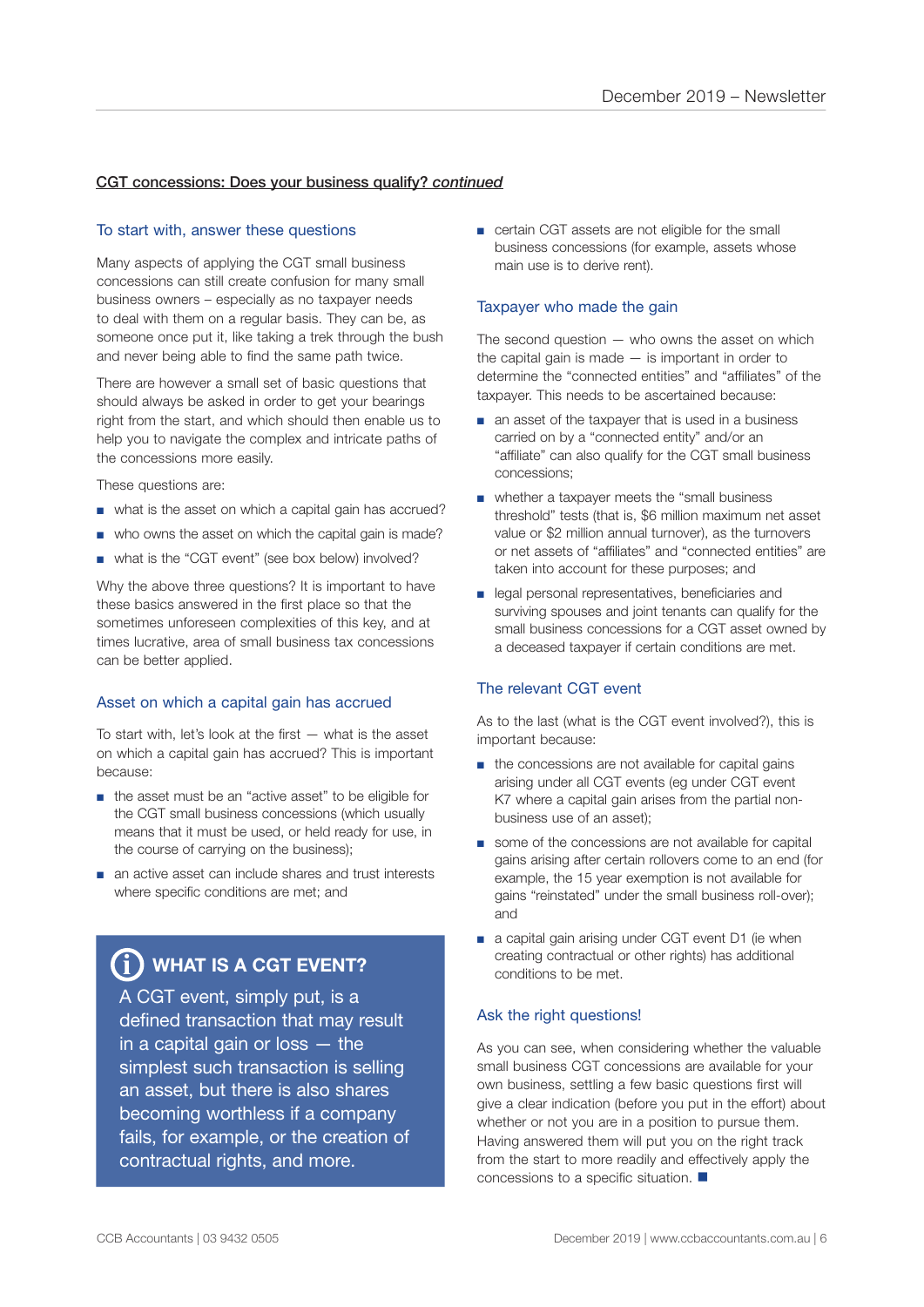# If you're in business, you need to know about the PPSR

There is a simple step that many businesses can take to better manage the risk that can attach to certain assets.



Not so many years ago, a new scheme was introduced, which also established a national register, that could affect anyone who answers "yes" to any of the following scenarios — are you in business, and do you:

- sell goods on retention of title terms?
- **•** hire, rent or lease out goods?
- buy or sell valuable second-hand goods or assets?
- want to raise finance using stock or other assets as collateral?
- work as an adviser to clients who conduct these activities?

As you will gather from the very wide-ranging scenarios listed above, the scheme (the Personal Property Security Register, or PPSR) can potentially cover a significant proportion of Australian business.

Many Australian businesses are not familiar with the practical implications of the PPSR. But potentially you may be putting your business at risk when buying, selling, leasing or hiring out goods, or selling valuable goods on consignment. For example, do the goods you are buying have money owing on them? Or will you get your goods or money back if your customer goes broke?

You can't avoid these common transactions, but you can protect yourself.

For example, someone may try to sell you used goods, such as a van or piece of machinery, without telling you they still have finance owing on it.

If they stop making payments on the loan there's a very real chance the finance company can turn up on your doorstep and take those goods away, without paying you a cent for your loss. The PPSR lets you check that goods you want to buy are likely to be free of financed debt, and safe from repossession.

#### HOW CAN I PROTECT MY BUSINESS?

This single, national online noticeboard (the register) can show you whether someone is claiming an interest against goods or assets.

You can also make a registration, so others know when you have retained an interest in goods you are supplying. This means that if your customer doesn't pay, or goes broke, you are in the best position to get your goods, or their value, back.

#### EXAMPLES OF PERSONAL PROPERTY

The PPSR is a national register of security interests in personal property. "Personal property" is a legal term for any property that is not land, buildings or fixtures. Examples include:

■ crops, cattle and other livestock

*continued overleaf*  $\Rightarrow$